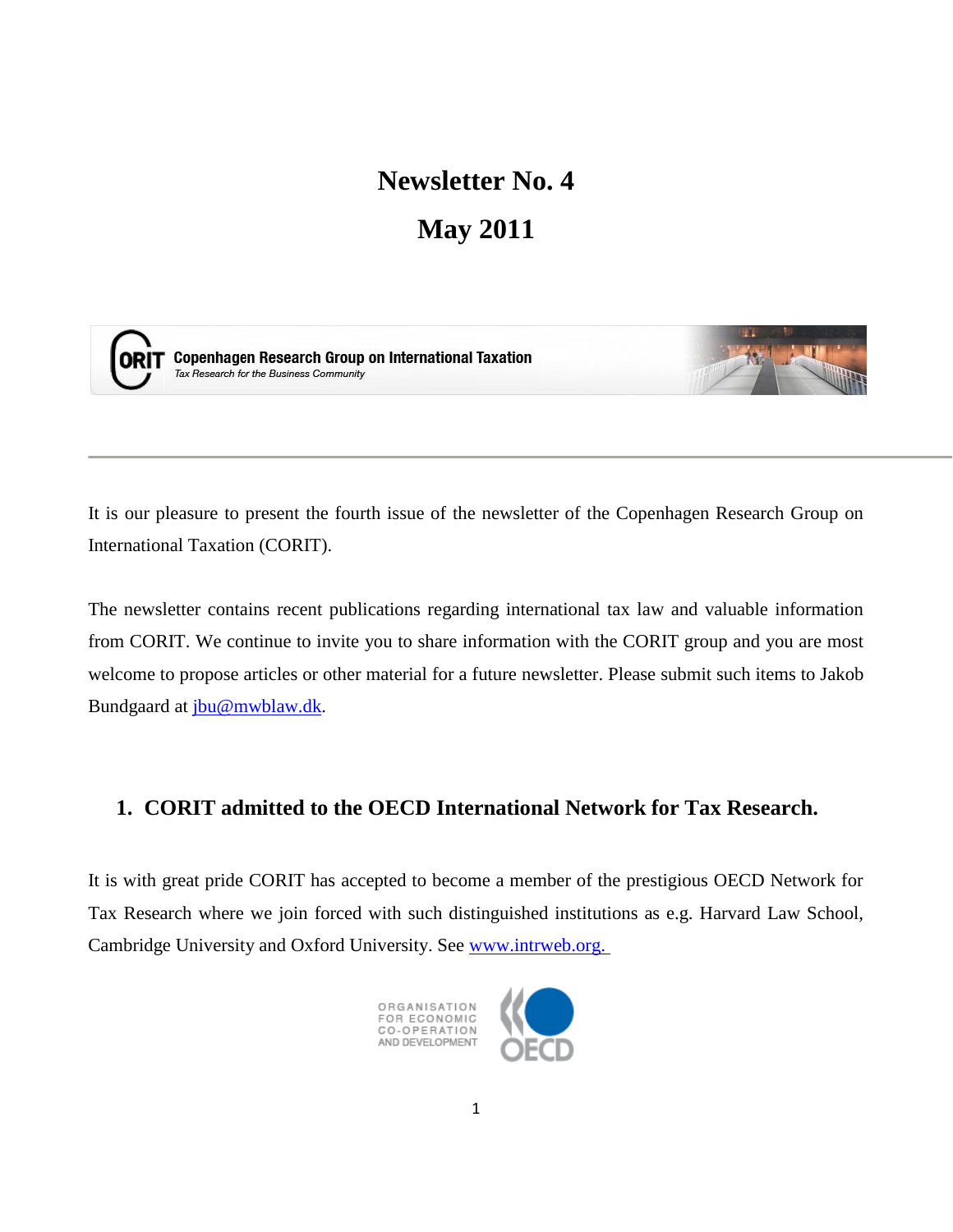The International Network for Tax Research ("INTR") was launched in July 2005 by a group of academics and research institutions with the OECD Centre for Tax Policy and Administration. The unique role of the INTR will develop through the following features:

- Two way exchanges of information between the OECD CTPA and research institutions including:
	- o Early access for INTR members to information on OECD programme of work and emerging topics on the agenda
	- o Access to statistical information
	- o INTR research impact on public policies through global communication of results
	- o OECD benefit from independent input on issues which are / should be / will be on its work programme.
- A global focus including input from developing as well as developed countries.
- Emphasis on research projects that:
	- o take into account on-going work programmes
	- o would benefit from comparative analyses
	- o would have an impact on the formulation of public policies in OECD member countries and non OECD Economies
- A multidisciplinary approach including tax lawyers (international and domestic), economists, accountants, tax administrators and those working in related areas.

The INTR is an informal research network. It will primarily:

- Provide a tool for information gathering:
- Produce "state of the art" types of papers that take stock of where tax research in a particular area is, and what future directions might be,
- Identify new topics for research as well as collaboration opportunities among members,
- Help coordinate research efforts among interested participants on INTR topics,
- Produce research papers for publication where appropriate, and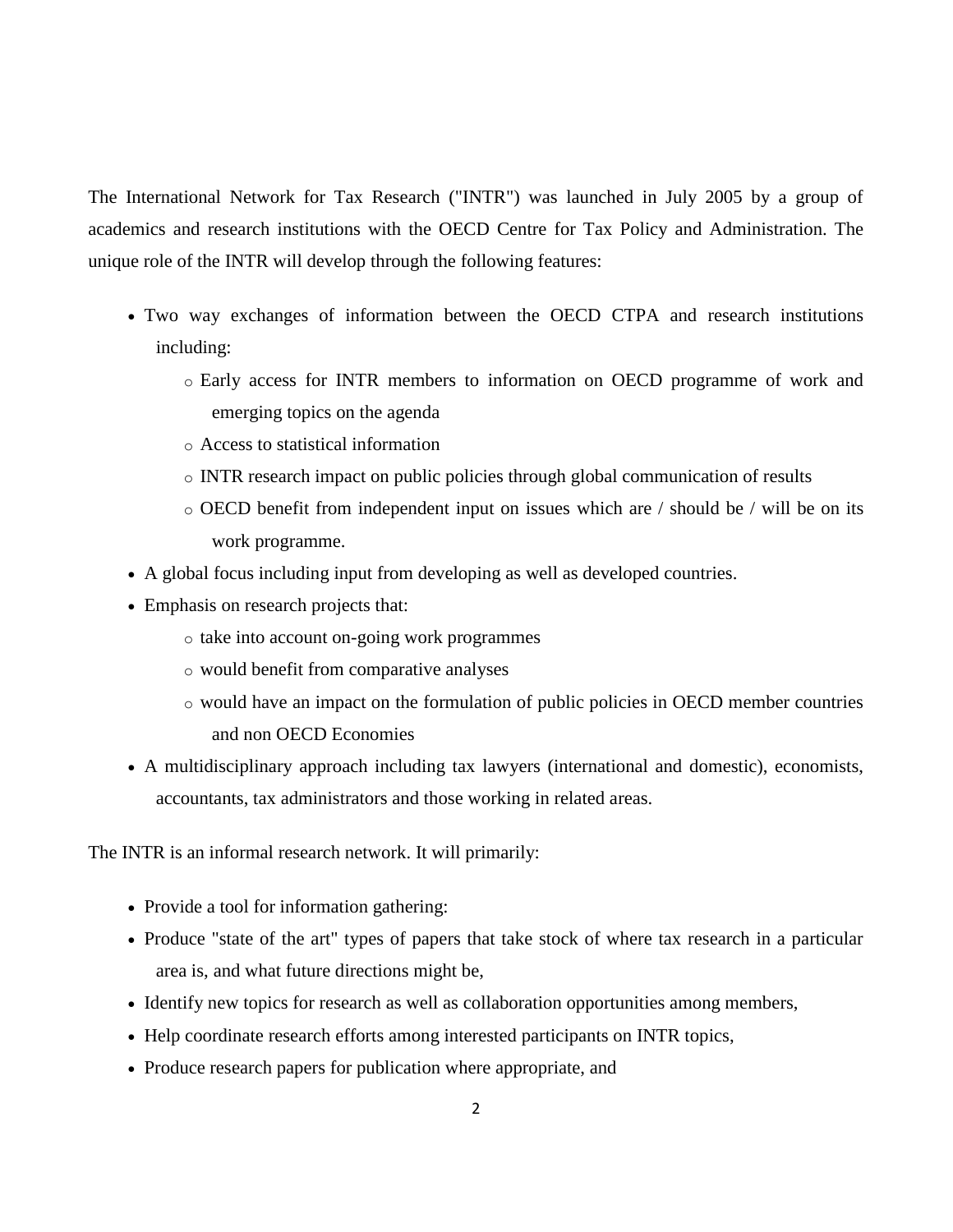Organize regular conferences on specific topics (e.g., presentation of outlines, drafts and final drafts of projects).

## **2. New Corporate Partner:**

#### COPENHAGEN ECONOMICS

Copenhagen Economics (CE) has been approved as a new CORIT corporate partner. Going forward CE will provide publications for CORIT and initiate joint seminars etc. CE advise companies, authorities and policy makers where market meets regulation and conflicts arise. CE advise their private and public clients on regulatory management, including design issues as well as understanding the impact of new policies. A very wide range of regulatory policies involves the use of taxes and subsidies. CE helps clients over a wide range of fields from support to RD policies to reform of VAT systems. CE has a particular focus on tax issues with an international aspect such as taxing financial services, companies, capital income, household savings etc.

Partner Helge Sigurd Næss-Schmidt is responsible for the CORIT relationship within CE. See the following link for contact details: [http://www.copenhageneconomics.com/Expertise/Publice-Finance---](https://webmail.mwblaw.dk/owa/redir.aspx?C=5f13c9b11ca746149c3934a42db1a294&URL=http%3a%2f%2fwww.copenhageneconomics.com%2fExpertise%2fPublice-Finance---Tax.aspx) [Tax.aspx](https://webmail.mwblaw.dk/owa/redir.aspx?C=5f13c9b11ca746149c3934a42db1a294&URL=http%3a%2f%2fwww.copenhageneconomics.com%2fExpertise%2fPublice-Finance---Tax.aspx)

#### **3. Ph.D. in International Transfer Pricing in Theory and Practice**

On March 10th 2011, Christian Plesner Rossing, Copenhagen Business School/CORIT, successfully defended his Ph.D-thesis entitled: International Transfer Pricing in Theory and Practice. The dissertation consist of a literature review and three empirical papers, illustrating the way management control and cost accounting systems can be designed for transfer pricing tax compliance purposes in the MNE. Christian will continue in academia and do further research on international transfer pricing,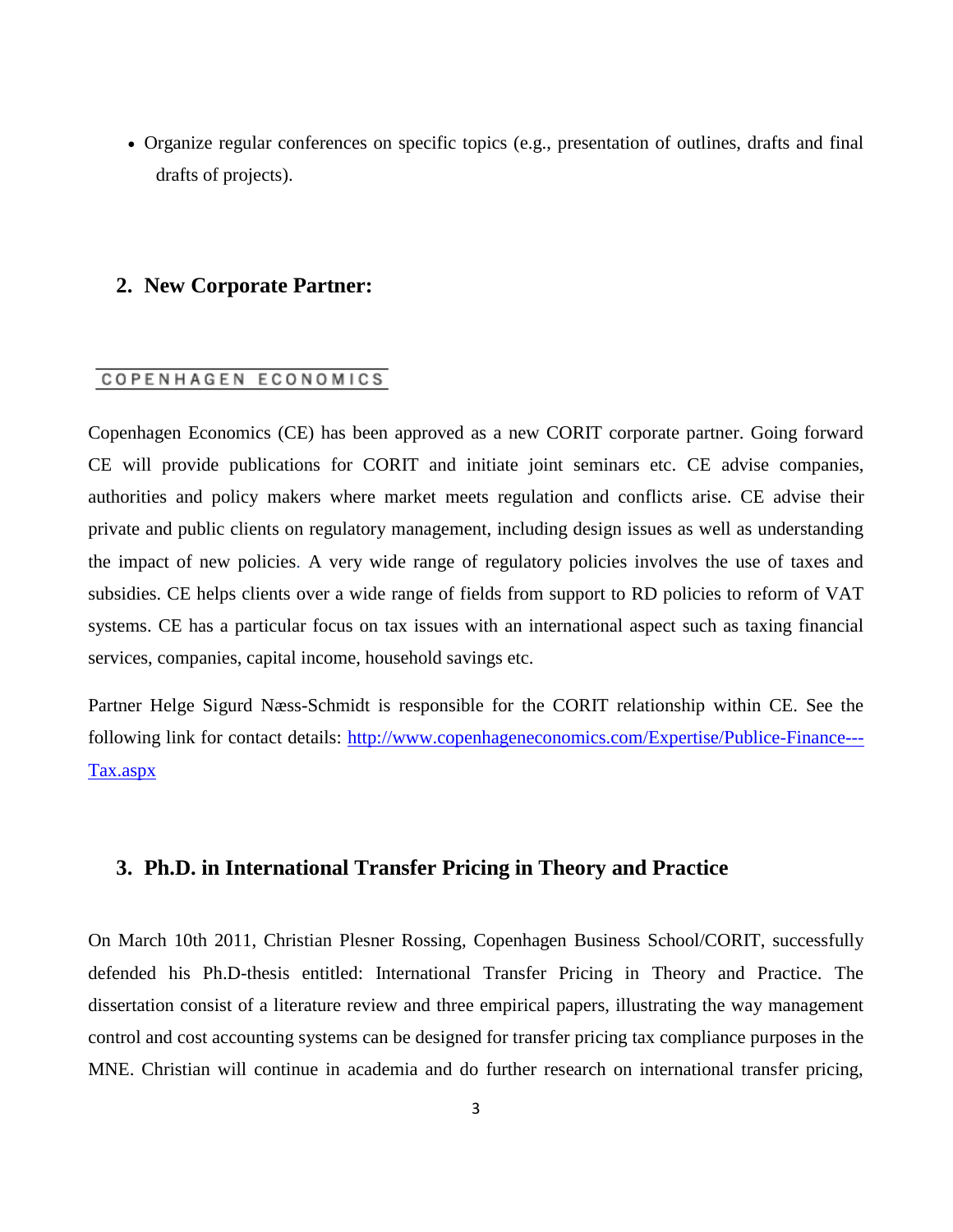integrating the accounting and taxation discipline. If you are interested in the dissertation or research/teaching collaboration, Christian can be contacted at [cro.acc@cbs.dk](mailto:cro.acc@cbs.dk)

## **4. International CORIT activities**

During the spring semester 2011 (December 2010-June 2011) Katja Joo Dyppel is visiting New York University School of Law to conduct research for her Ph.D.-thesis on the taxation of derivatives. The visit has become possible due to the kind hospitality of Professor David Rosenbloom, Director of the International Tax Program at NYU School of Law, who has provided full access to the library, seminars and shared his office in Vanderbilt Hall. This is greatly appreciated and hopefully CORIT and NYU School of Law develop this relationship further in the coming years.

Also in the spring semester 2011 Michael Tell is a visiting scholar of UC Berkeley in California. Michael is enrolled under the Visiting Scholar program to conduct research for his thesis on interest deduction limitation rules.

#### **5. New publications**

#### **5.1.Tax Planning and Beneficial Ownership**

- Denmark offers unique opportunities as a holding company location, January 2011 by Jakob [Bundgaard and Katja Joo Dyppel.](http://corit.dk/login/spaw2/uploads/files/Denmark%20offers%20unique%20opp.pdf) [Annex: Table A.](http://corit.dk/login/spaw2/uploads/files/Holding%20companies%20-%20annex.pdf)
- [Tax Notes international, 10 January 2011: The Tax-Efficient Supply Chain: Considerations for](http://corit.dk/login/spaw2/uploads/files/61TI0149-Webber.pdf)  [Multinationals by Stuart Webber.](http://corit.dk/login/spaw2/uploads/files/61TI0149-Webber.pdf)
- [Skat Udland, December 2010 \(Danish\): Beneficial ownership -](http://corit.dk/login/spaw2/uploads/files/Beneficial%20ownership%202.pdf) nyt nederlag og skærpede regler på [vej by Jakob Bundgaard.](http://corit.dk/login/spaw2/uploads/files/Beneficial%20ownership%202.pdf)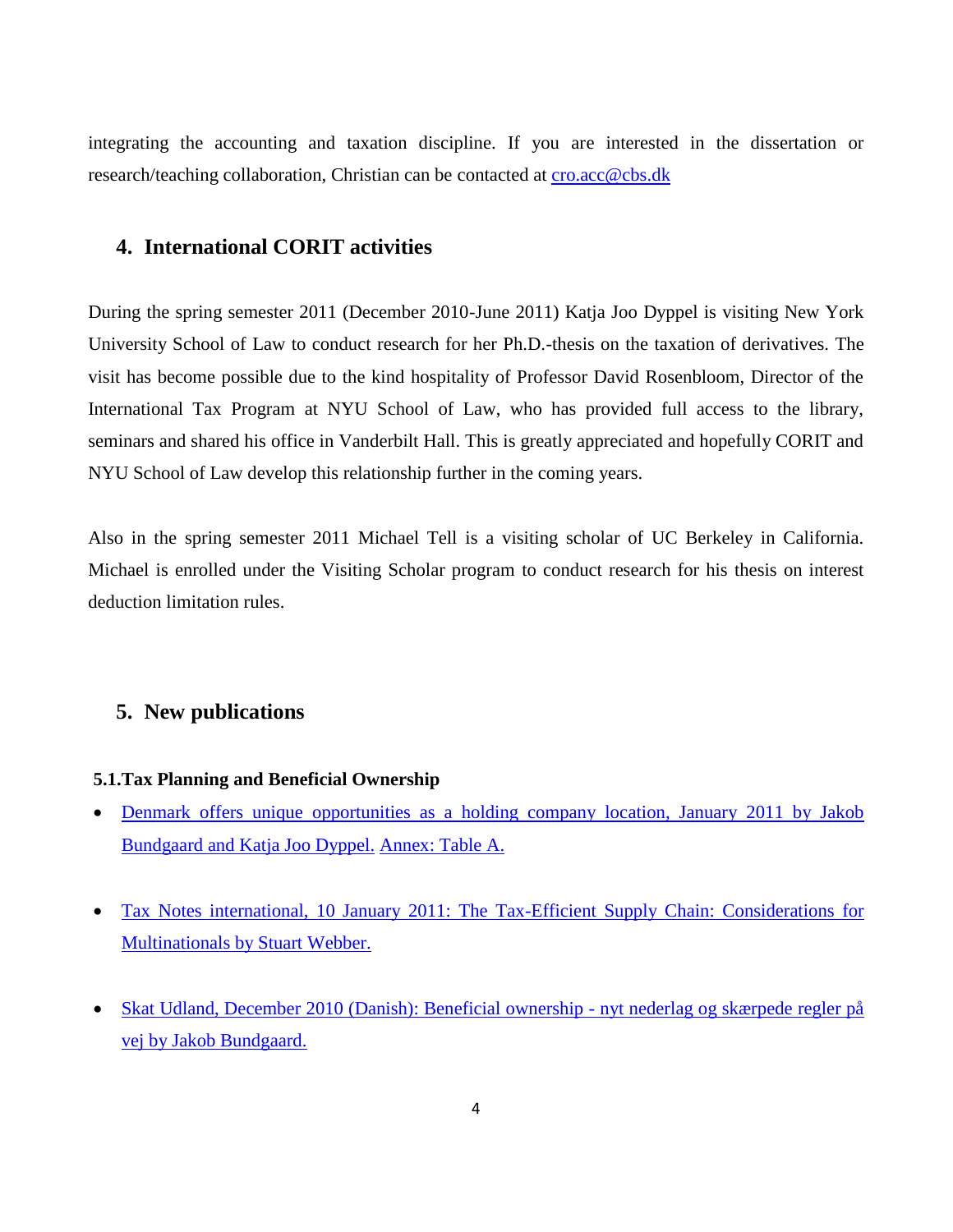- [Skat Udland, February 2011 \(Danish\): Beneficial Ownership -](http://corit.dk/login/spaw2/uploads/files/Beneficial%20Ownership.pdf) nu en reel bestanddel af dansk [skatteret by Jakob Bundgaard.](http://corit.dk/login/spaw2/uploads/files/Beneficial%20Ownership.pdf)
- [Discussion paper no. 9, 2010, Escaping the U.S. Tax System: From Corporate Inversions to Re](http://corit.dk/login/spaw2/uploads/files/Corit%20paper%20no.%209.pdf)[domiciling by Stuart Webber.](http://corit.dk/login/spaw2/uploads/files/Corit%20paper%20no.%209.pdf)

## *5.2.***Thin Capitalization**

- [Tax Notes International, 29 November 2010: Thin Capitalization and Interest Deduction Rules: A](http://corit.dk/login/spaw2/uploads/files/60TI0683-Webber.pdf)  [Worldwide Survey by Stuart Webber.](http://corit.dk/login/spaw2/uploads/files/60TI0683-Webber.pdf)
- [Tidsskrift for Skatter og Afgifter, 2 February 2011 \(Danish\): Udviklingslinjer i praksis om tynd](http://corit.dk/login/spaw2/uploads/files/Udviklingslinjer%20i%20praksis%20om%20tynd%20kapitalisering%5B1%5D.pdf)  [kapitalisering by Jakob Bundgaard and Michael Tell.](http://corit.dk/login/spaw2/uploads/files/Udviklingslinjer%20i%20praksis%20om%20tynd%20kapitalisering%5B1%5D.pdf)

## *5.3.***Hybrid financial instruments and derivatives**

- Intertax [2010, no. 12: Profit Participation Loans in International Tax Law by](http://www.kluwerlawonline.com/document.php?id=TAXI2010069) Jakob Bundgaard and [Katja Joo Dyppel.](http://www.kluwerlawonline.com/document.php?id=TAXI2010069)
- [Tidsskrift for Skatter og Afgifter, 24 November 2010 \(Danish\): Lager-](http://corit.dk/login/spaw2/uploads/files/TfS%202010%20804%20(Lager-%20eller%20realisationsbeskatning%20af%20finansielle%20kontrakter).pdf) eller realisationsbeskatning af finansielle kontrakter - [TfS 2010, 629 Ø en domskommentar by Katja Joo Dyppel.](http://corit.dk/login/spaw2/uploads/files/TfS%202010%20804%20(Lager-%20eller%20realisationsbeskatning%20af%20finansielle%20kontrakter).pdf)
- [Berlingske Tidende, 21 March 2011 \(Danish\): Små og mellemstore virksomheder har behov for](http://corit.dk/login/spaw2/uploads/files/Sm%C3%A5%20og%20mellemstore%20virksomheder%20har%20behov%20for%20andre%20finansieringsformer.pdf)  [andre finansieringsformer by Mette Neville and Jakob Bundgaard.](http://corit.dk/login/spaw2/uploads/files/Sm%C3%A5%20og%20mellemstore%20virksomheder%20har%20behov%20for%20andre%20finansieringsformer.pdf)
- [Festskrift til Jan Pedersen \(Danish\): Finansiel innovation som skatteretlig udfordring by Jakob](http://corit.dk/login/spaw2/uploads/files/Festskrift%20til%20Jan%20Pedersen.pdf)  [Bundgaard.](http://corit.dk/login/spaw2/uploads/files/Festskrift%20til%20Jan%20Pedersen.pdf)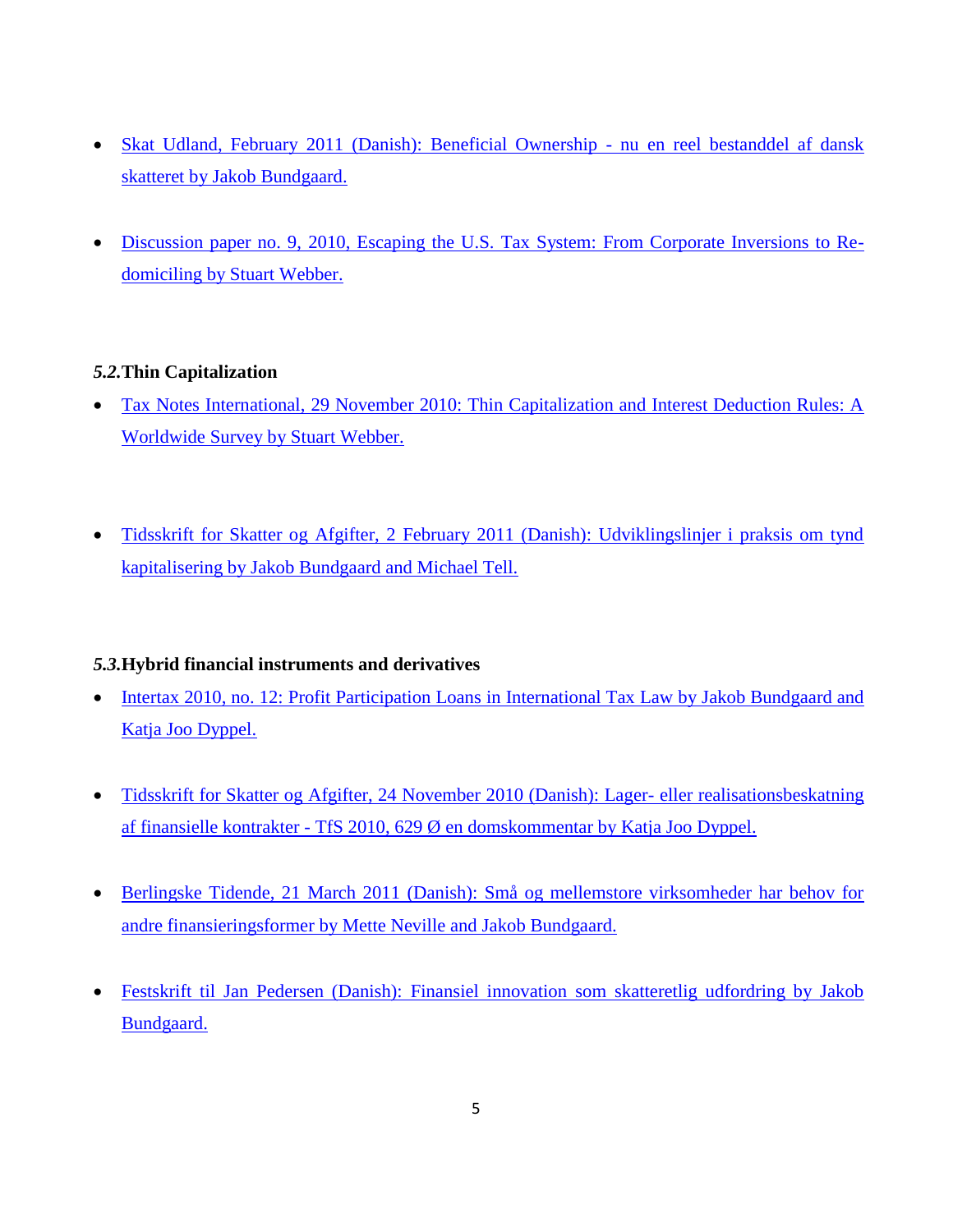## **5.4.Transfer pricing**

- [IFA 2011 Cross Border Business Restructuring -](http://corit.dk/login/spaw2/uploads/files/IFA%202011%20Business%20Restructuring.pdf) Danish Branch Report by Jakob Bundgaard and [Jens Wittendorff.](http://corit.dk/login/spaw2/uploads/files/IFA%202011%20Business%20Restructuring.pdf)
- [Tax Notes International, April 18 2011: The Arm's-Length Principle and Fair Value: Identical](http://corit.dk/login/spaw2/uploads/files/62TI0223-4.pdf)  [Twins or Just Close Relatives? by Jens Wittendorff.](http://corit.dk/login/spaw2/uploads/files/62TI0223-4.pdf)

#### **5.5.Tax Treaties**

 [Tax Notes International, 21 February 2011: Selected Issues in the Denmark-U.S. Tax Treaty by](http://corit.dk/login/spaw2/uploads/files/61TI0609-Lexner%5B1%5D.pdf)  [Kim David Lexner.](http://corit.dk/login/spaw2/uploads/files/61TI0609-Lexner%5B1%5D.pdf)

#### **5.6.Renewable Energy and Cleantech**

- [Tax Notes International, 14 February 2011: Denmark's Tax Incentive to Promote Renewable](http://corit.dk/login/spaw2/uploads/files/61TI0515-Bundgaard_Lexner%5B1%5D.pdf)  [Energy by Jakob Bundgaard and Kim David Lexner.](http://corit.dk/login/spaw2/uploads/files/61TI0515-Bundgaard_Lexner%5B1%5D.pdf)
- [Revision & Regnskabsvæsen no. 2 2011 \(Danish\): Nyt om skat og vedvarende energi og cleantech](http://corit.dk/login/spaw2/uploads/files/Nyheder%20vedr%C3%B8rende%20den%20skatteretlige%20behandling%20af%20vedvarende%20energi%20og%20cleantech%20endelig%5B1%5D.pdf)  [by Jakob Bundgaard.](http://corit.dk/login/spaw2/uploads/files/Nyheder%20vedr%C3%B8rende%20den%20skatteretlige%20behandling%20af%20vedvarende%20energi%20og%20cleantech%20endelig%5B1%5D.pdf)

## **5.7. Common Consolidated Corporate Tax Base (CCCTB)**

 Discussion paper no. 10, 2011 (Danish), CCCTB - [Europa Kommissionens direktivforslag om en](http://corit.dk/login/spaw2/uploads/files/CORIT%20Discussion%20Paper%20No.%2010%202011.pdf)  [konsolideret selskabsskattebase by Peter Koerver Schmidt and Jakob Bundgaard.](http://corit.dk/login/spaw2/uploads/files/CORIT%20Discussion%20Paper%20No.%2010%202011.pdf)

## **6. Upcoming events**

 1. June 2011, at 13:00: Jakob Bundgaard lectures at Aalborg University on Tax Aspects of Private Equity Funds.